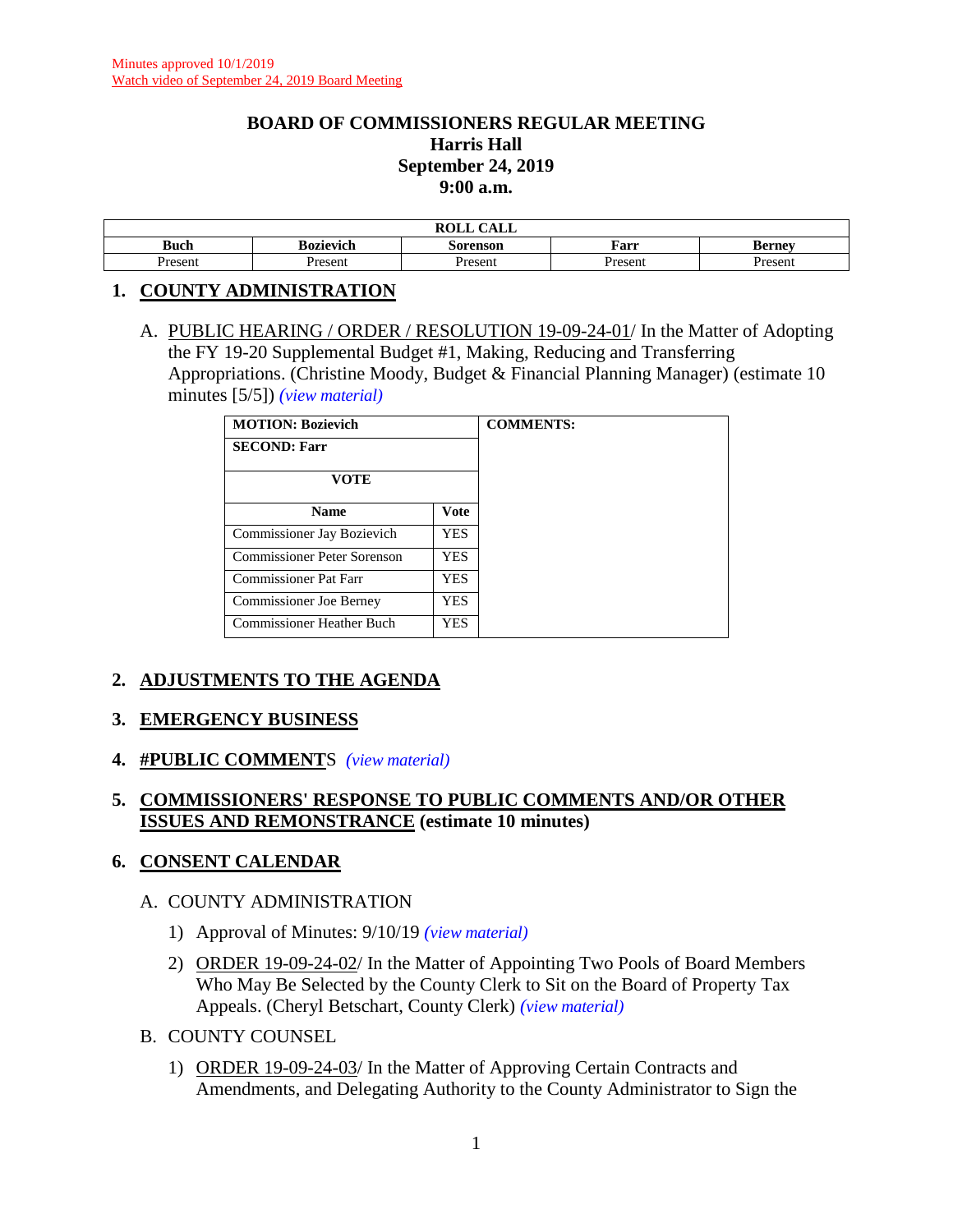Approved Contracts and Amendments. (James Chaney, Assistant County Counsel) *(view [material\)](http://www.lanecounty.org/UserFiles/Servers/Server_3585797/File/Government/BCC/2019/2019_AGENDAS/092419agenda/T.6.B.1.pdf)*

#### C. HEALTH & HUMAN SERVICES

- 1) ORDER 19-09-24-04/ In the Matter of Appointing Two New Members and Reappointing Two Members to the Poverty and Homelessness Board. (Karen Gaffney, Director) *(view [material\)](http://www.lanecounty.org/UserFiles/Servers/Server_3585797/File/Government/BCC/2019/2019_AGENDAS/092419agenda/T.6.C.1.pdf)*
- 2) ORDER 19-09-24-05/ In the Matter of Approving Certain Grants, Contracts and Amendments, and Delegating Authority to the County Administrator to Sign the Approved Contracts and Amendments. (Karen Gaffney, Director) *(view [material\)](http://www.lanecounty.org/UserFiles/Servers/Server_3585797/File/Government/BCC/2019/2019_AGENDAS/092419agenda/T.6.C.2.pdf)*

D. HUMAN RESOURCES

1) ORDER 19-09-24-06/ In the Matter of the Establishment of the Health Reimbursement Arrangement/Voluntary Employees' Beneficiary Association (HRA VEBA) and Delegating Authority to the County Administrator to Execute the Agreement. (Mary Miller, Workforce Wellness Solutions Manager) *(view [material\)](http://www.lanecounty.org/UserFiles/Servers/Server_3585797/File/Government/BCC/2019/2019_AGENDAS/092419agenda/T.6.D.1.pdf)*

#### E. PUBLIC WORKS

- 1) ORDER 19-09-24-07/ In the Matter of Allocating up to \$25,000 from Special Revenue Fund 260 in the Department of Public Works as Established by the Harriet Ruby Smith Trust for the Construction of Two Outdoor Exercise Yards at Greenhill Humane Society. (Betty Mishou, General Services Division) *(view [material\)](http://www.lanecounty.org/UserFiles/Servers/Server_3585797/File/Government/BCC/2019/2019_AGENDAS/092419agenda/T.6.E.1.pdf)*
- 2) ORDER 19-09-24-08/ In the Matter of Appointing Three Members to the Lane County Animal Services Advisory Committee. (Betty Mishou, General Services Division) *(view [material\)](http://www.lanecounty.org/UserFiles/Servers/Server_3585797/File/Government/BCC/2019/2019_AGENDAS/092419agenda/T.6.E.2.pdf)*

| <b>MOTION: Buch</b>          | <b>COMMENTS:</b> |  |
|------------------------------|------------------|--|
| <b>SECOND: Berney</b>        |                  |  |
| <b>VOTE</b>                  |                  |  |
| <b>Name</b>                  | Vote             |  |
| Commissioner Jay Bozievich   | <b>YES</b>       |  |
| Commissioner Peter Sorenson  | <b>YES</b>       |  |
| <b>Commissioner Pat Farr</b> | <b>YES</b>       |  |
| Commissioner Joe Berney      | <b>YES</b>       |  |
| Commissioner Heather Buch    | YES.             |  |

# **7. COUNTY COUNSEL**

A. Announcements

## **8. COUNTY ADMINISTRATION**

A. REPORT/ Travel Lane County Semi Annual Report. (Kari Westlund, President and CEO) (estimate 20 minutes [10/10]) (**10:00 a.m. Time Certain)** *(view [material\)](http://www.lanecounty.org/UserFiles/Servers/Server_3585797/File/Government/BCC/2019/2019_AGENDAS/092419agenda/T.8.A.pdf)*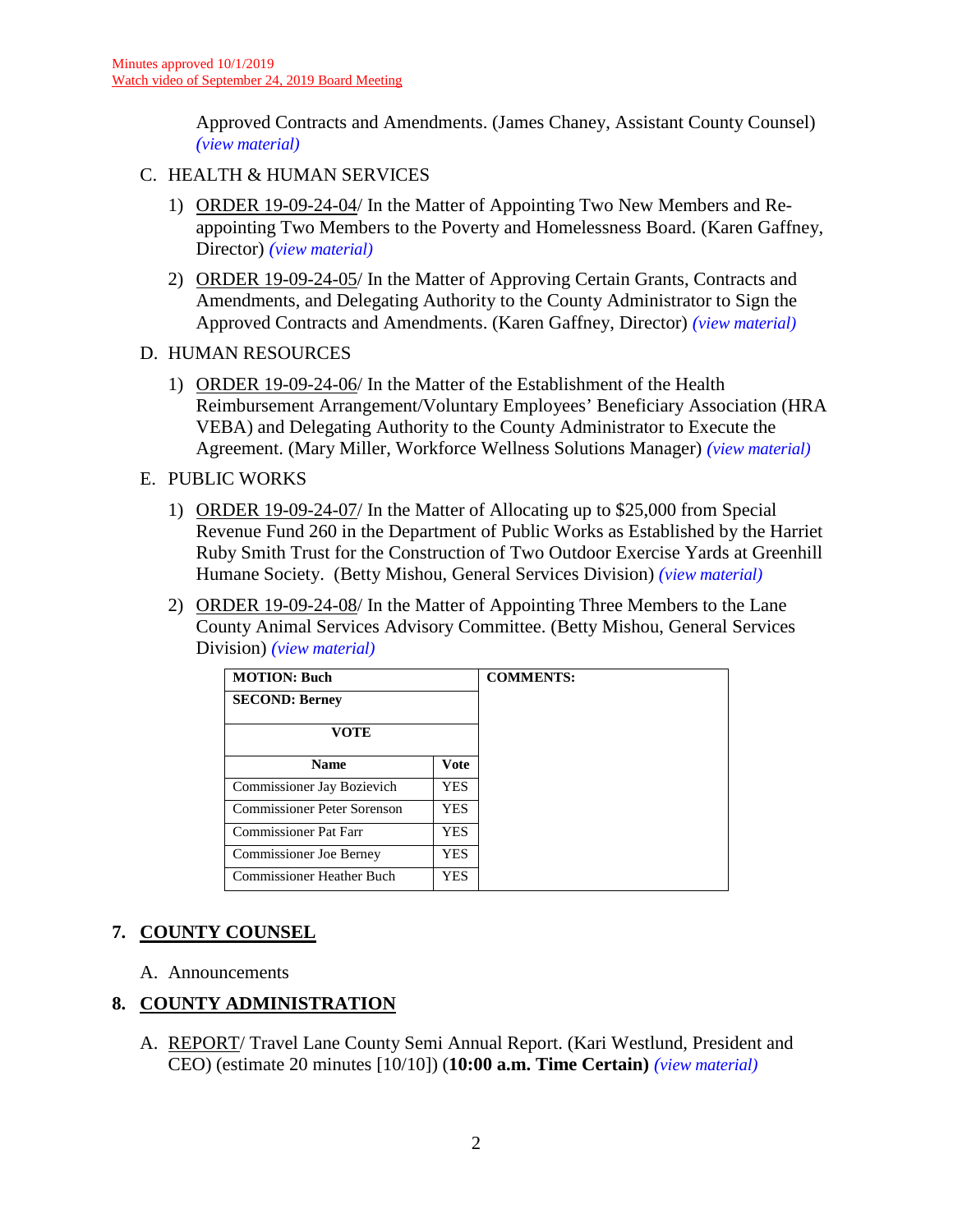- B. PRESENTATION/ Connect Lane Cycling Project. (Andy Vobora, Travel Lane County, Vice President of Stakeholder Relations) (estimate 20 minutes [10/10])
- C. DISCUSSION/ Discussion of Affordable Housing Action Plan. (Steve Mokrohisky, County Administrator; Judy Williams, Strategy and Integration Manager) (estimate 45 minutes [20/25]) (**11:00 a.m. Time Certain)** *(view [material\)](http://www.lanecounty.org/UserFiles/Servers/Server_3585797/File/Government/BCC/2019/2019_AGENDAS/092419agenda/T.8.C.pdf) (view [presentation\)](http://www.lanecounty.org/UserFiles/Servers/Server_3585797/File/Government/BCC/2019/2019_AGENDAS/092419agenda/T.8.CPres.pdf)*
- D. Announcements
- **9. EXECUTIVE SESSION as per ORS 192.660** (BCC Conference Room)

## **10. OTHER BUSINESS**

## **Recess**

# **TUESDAY, SEPTEMBER 24, 2019 – REGULAR MEETING**

(1:30 p.m.) (Harris Hall)

# **11. COUNTY ADMINISTRATION**

A. DISCUSSION/ Lane County Courthouse Replacement Update. (Steve Mokrohisky, County Administrator; Debra Vogt, Presiding Judge; Patty Perlow, District Attorney; Cliff Harrold, Sheriff) (estimate 60 minutes [20/40]) **(1:30 p.m. Time Certain)**  *(view [material\)](http://www.lanecounty.org/UserFiles/Servers/Server_3585797/File/Government/BCC/2019/2019_AGENDAS/092419agenda/T.11.A.pdf)*

# **12. HEALTH & HUMAN SERVICES**

A. DISCUSSION/ Update on 2019-2020 Winter Shelter Strategies. (Steve Manela, Human Services Manager; Bob Cerince, Human Services Supervisor) (estimate 30 minutes [15/15]) *(view [material\)](http://www.lanecounty.org/UserFiles/Servers/Server_3585797/File/Government/BCC/2019/2019_AGENDAS/092419agenda/T.12.A.pdf)*

# **13. PUBLIC WORKS**

A. DISCUSSION/ In the Matter of the Goshen Industrial Area. (Dan Hurley, Public Works Director; Alex Cuyler, Intergovernmental Relations Manager; Austin Ramirez, Interim Community & Economic Development Manager; Ben Bosse, Project Engineer, Kennedy Jenks) (estimate 45 minutes[15/30]) (**3:00 p.m. Time Certain)** *(view [material\)](http://www.lanecounty.org/UserFiles/Servers/Server_3585797/File/Government/BCC/2019/2019_AGENDAS/092419agenda/T.13.A.pdf)*

## **14. COMMISSIONERS' BUSINESS**

- A. Announcements
- B. Agenda Team Requests
- C. Work Session Requests

## **15. REVIEW ASSIGNMENTS**

#### **16. EXECUTIVE SESSION as per ORS 192.660** (BCC Conference Room)

## **17. OTHER BUSINESS**